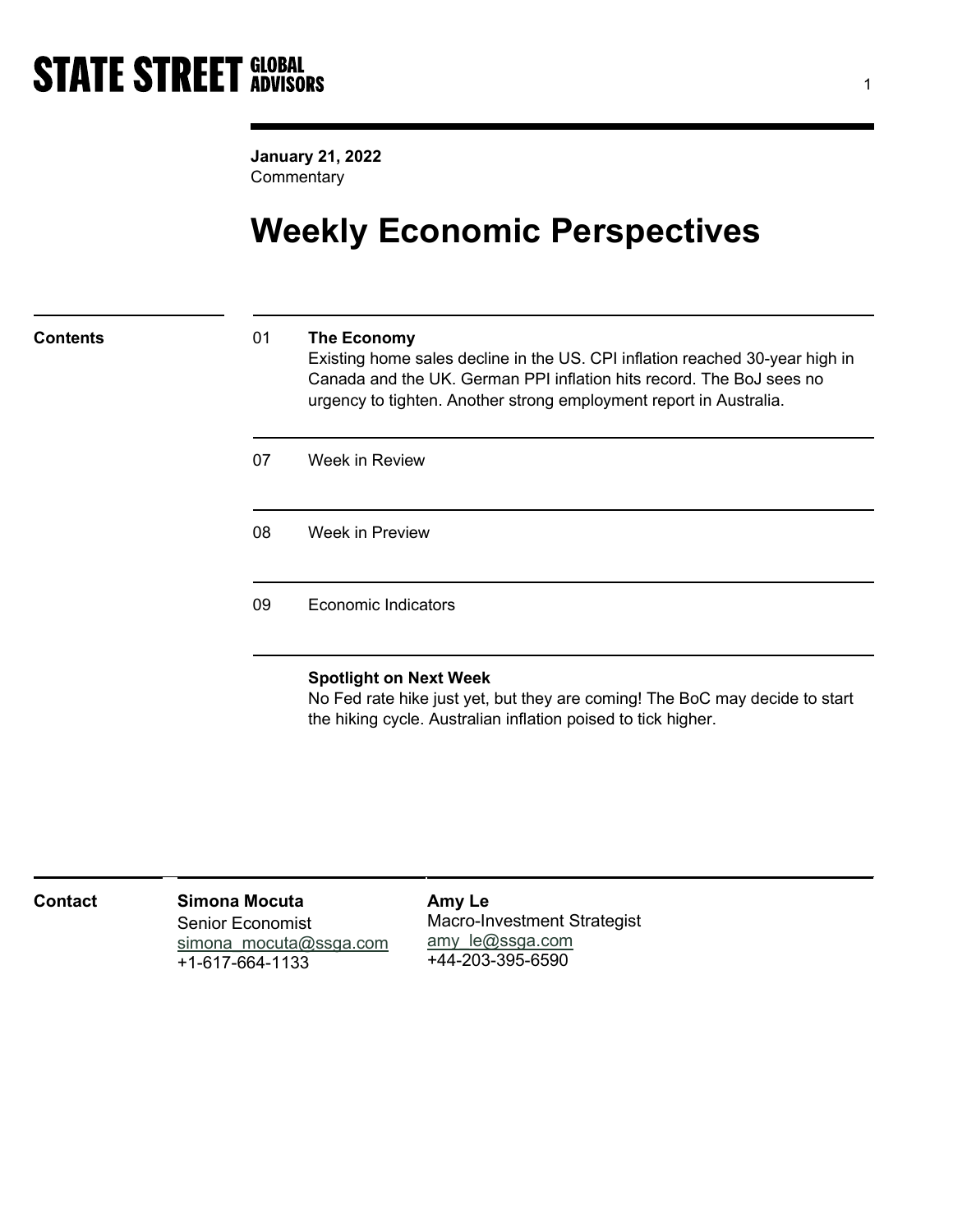| The Economy | Pretty quiet week in macro but big risk-off moves in markets as Fed hikes loom.                                                                                                                                                                                                                                                                                                                                                                                                                                                                                                                                                 |
|-------------|---------------------------------------------------------------------------------------------------------------------------------------------------------------------------------------------------------------------------------------------------------------------------------------------------------------------------------------------------------------------------------------------------------------------------------------------------------------------------------------------------------------------------------------------------------------------------------------------------------------------------------|
| US.         | <b>Housing starts</b> increased more than expected in December thanks entirely to a big<br>improvement in the multi-family segment. Total starts rose 1.4% to a nine-month high<br>of 1.702 million annualized. Following a double-digit increase in November, single<br>family starts retreated slightly in December; this was more than offset by a 10.6%<br>surge in multi-family starts, now at the highest level since February 2020. The<br>apparent shift in the preference for multi-family homes carried into permits data. Multi-<br>family permits surged by almost 22% in December to a record, while single-family |

apparent shift in the preference for multi-family homes carried into permits data. Multistarts rose 2.0% but remained 8.5% lower than in December 2020. It is too soon to draw definitive conclusions, but it may be that builders are once again emphasizing multi-family construction. Whether this is because high prices and rising interest rates are creating more of an affordability headwind in the single-family market; or because we are past the pandemic-driven preference for larger spaces, it is unclear. But it will be interesting to observe this dynamic unfold as we progress through the year.



Figure 1: Are US Builders Re-Prioritizing Multi-Family Housing?

Existing home sales dropped 4.6% in December to settle 7.1% below year-earlier levels. Inventory dipped to a new low of 1.8 months' worth of sales. Homes continue to sell very quickly, staying on the market an average 19 days before selling, only a couple of days more than the record lows established during the summer. Prices remain elevated, feeding a growing affordability problem. The median price for an existing single-family home was \$364,300, up 16.1% y/y.

The regional Fed surveys released this week offered very conflicting signals. On one hand, the Philly Index surprised with a 7.8-point improvement that retraced about a quarter of its December decline. On the other, the **Empire Index** came in far below expectations, down 32.6 points to -0.7, the biggest drop since April 2020 and lowest level since May 2020. The truth of the underlying health of the manufacturing sector is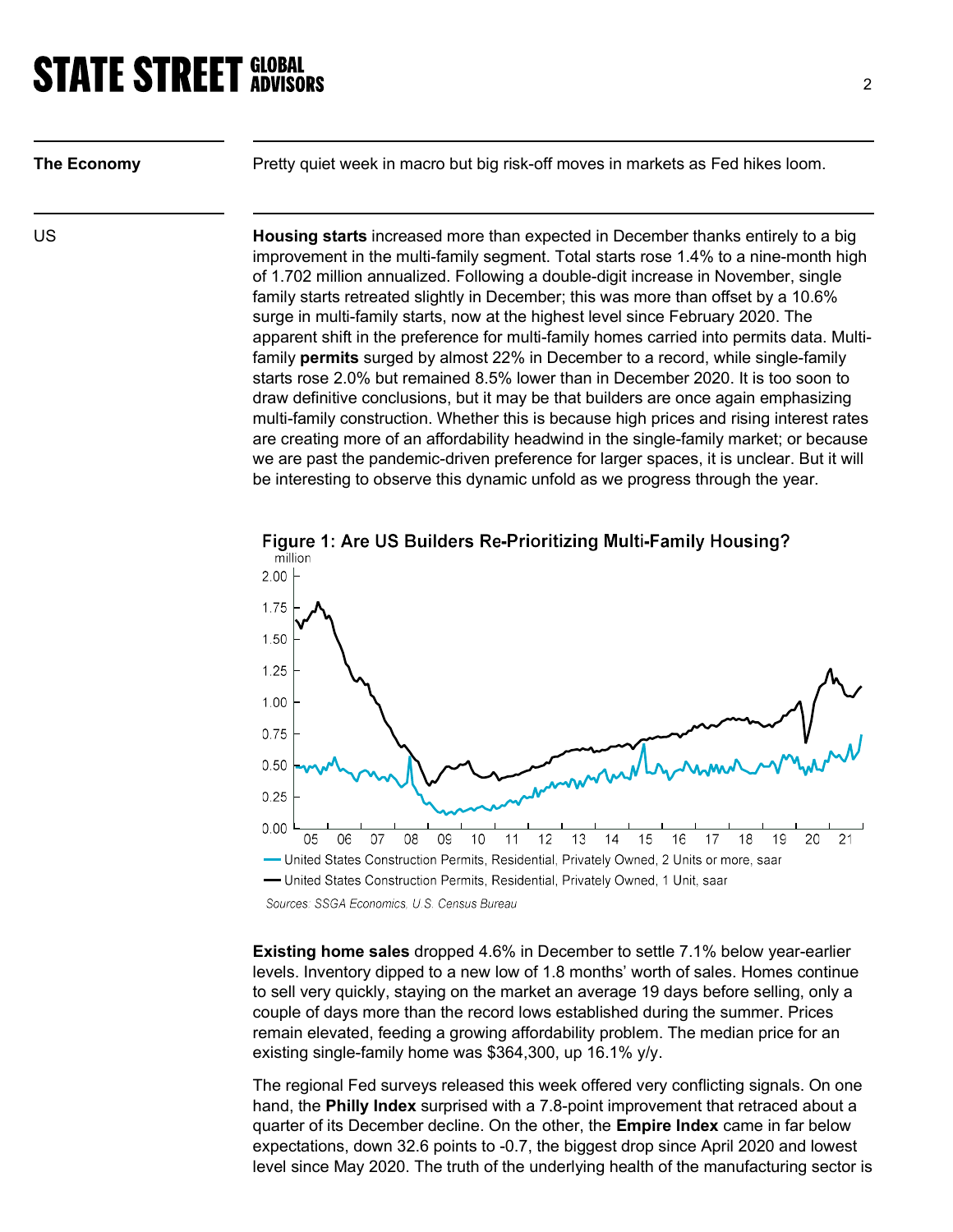probably somewhere in between. At this point, given Omicron and end-of-year swings, it is probably wiser to not read too month in any one of these releases and await future prints for additional clarity.

Canada The likelihood of an interest rate hike from BoC in January increased as headline **inflation** reached the 30-year high of 4.8%  $y/y$  in December, up from 4.7%  $y/y$  in November, with broad-based increase across core inflation measures. Higher prices for shelter, food and vehicles due to unfavorable weather and supply chain disruptions continued to be the main contributors to the elevated inflation. Prices declined 0.1% in December, the first monthly decline in a year, thanks to lower gasoline prices. Excluding gasoline, prices rose 4.0% y/y, up from 3.6% y/y/ in November. The various core inflation measures all accelerated: the common component measure up by 0.1 ppts to 2.1%  $y/y$ , the weighted median up by 0.2 ppts to 3.0% y/y, and the trimmed mean measure up by 0.4 ppts to 3.7% y/y.

> Manufacturing sales rose 2.6% in November, building on October's robust 4.3% increase. Supply chain issues continued to impact manufacturing as many industries including transportation, chemical, and food still suffered. In addition, floods in British Columbia negatively impacted about a quarter of manufacturing plants through disruptions to transportation and raw materials shortages. The increase In November was the result of higher sales in 18 of 21 industries, led by the primary metal (+5.8%), petroleum and coal product (+3.7%), non-metallic mineral (+10.4%), and food product industries (+1.3%). The capacity utilization rate (not seasonally adjusted) for the total manufacturing sector increased from 76.4% in October to 78.8% in November on higher production. On an annual basis, sales were up 16.9% y/y.

> Retail sales rose 0.7% in November, about half the expected rate. The increase was led by higher sales at gasoline stations. Retail sales most likely to fell in December given restrictions imposed to contain the Omicron variant and some shoppers pulled forward their purchases to November.

> Housing starts disappointed with a 22% monthly drop in December as both multiple urban and single-detached urban starts decreased. The seasonally adjusted annualized rate of housing starts dropped to 236k units in December, below expectations and down from a revised 304k units in November. Meanwhile, existing home sales rose a modest 0.2% in December, lower than 0.6% in November and 8.6 % in October, but the level remained historically high. The newly listed properties fell by 3.3% and inventory declined to 1.6 months' worth of sales—a record low! The MLS® Home Price Index rose 2.5% m/m and was up a record 26.6% y/y.

> The extreme price appreciation was also confirmed by the 11-City Teranet/Bank of Canada up 15.5% y/y in December. During the month, home prices were up 1.1% compared to November, with increase in 9 of the 11 cities in the composite index.

UK The UK labor market was continuing to heal prior to the surge in Omicron cases. According to ONS estimates, payrolls rose by 184,000 in December, suggesting that the Omicron wave might not have had much of a negative impact on employment. The unemployment rate dipped a tenth to 4.1% during the three months to November, the lowest since June 2020. However, the employment rate has yet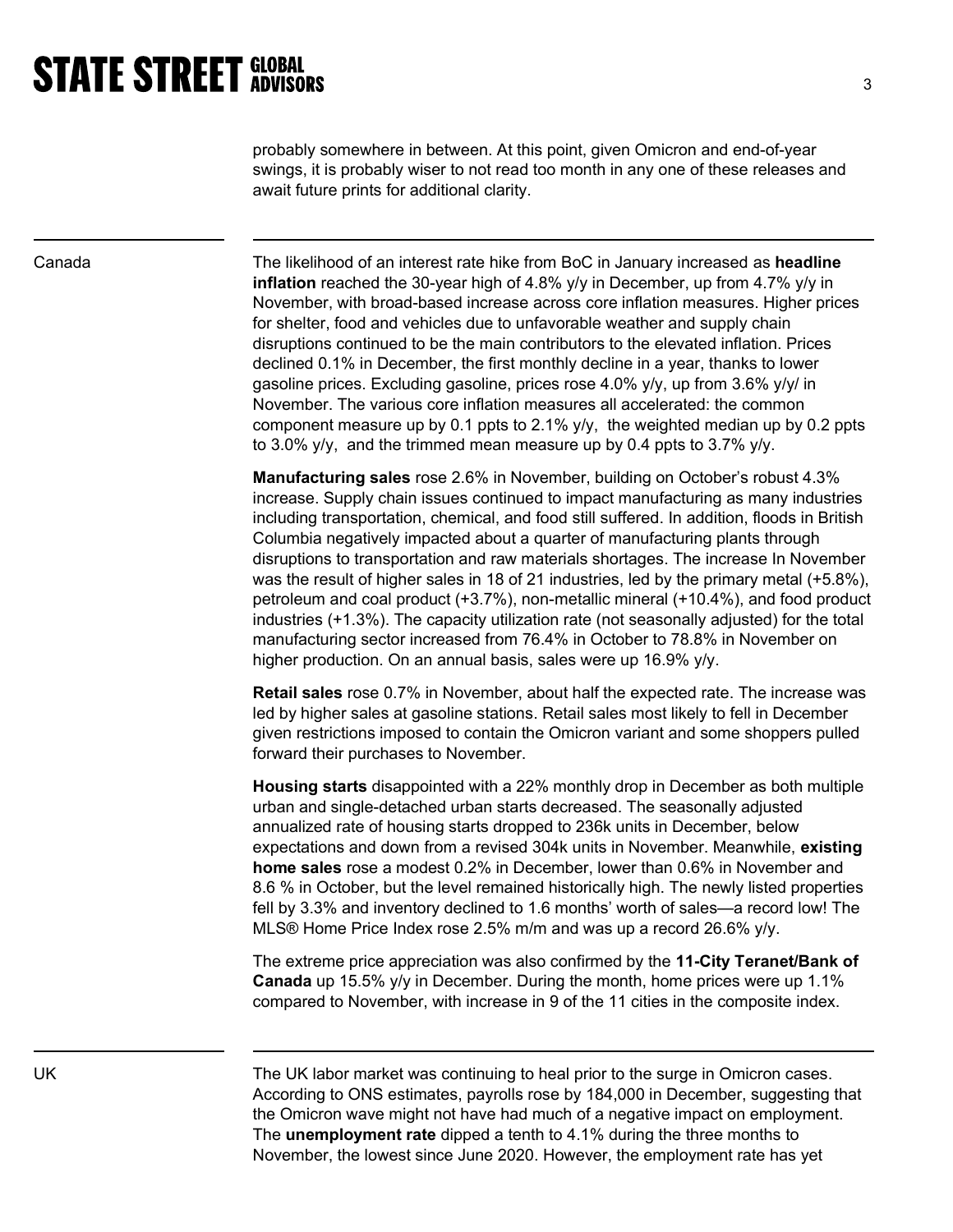regained the pre-pandemic level, still 1.1 ppts below December 2019 -February 2020 level. There was sizable downward revisions to the November payrolls estimates from to 162k, such that while payroll employment was 409k above its pre-pandemic level, it was actually 15k below the initial November estimates. Total worked hours decreased on quarter and are still below pre-Covid levels.

Vacancies rose to another record 1.247k in October -December although at a slower pace than last quarter. As a result, wage pressure remains with growth in average total pay (including bonuses) remaining high at 4.2% y/y and growth in regular pay (excluding bonuses) staying at 3.8% y/y during September to November 2021.

Headline CPI inflation accelerated three tenths to 5.4% y/y in December, the highest reading since March 1992. Gains were broad, driven primarily by food and nonalcoholic beverages, restaurants and hotels, furniture and household goods, and clothing and footwear. Food inflation accelerated sharply to 4.2% y/y in December from 2.5% y/y in November. Transport inflation moderated to 11.9% y/y from 12.5% y/y in November due to changes in motor fuels' prices but in general, fuel prices, the main driver of previous months, remained elevated. Core inflation accelerated 0.2 ppts to 4.2% y/y. Goods inflation quickened 0.4 ppts to 6.9% y/y while services increased marginally 0.1% to 3.4% y/y.

Last month, the BoE became the world's first major central bank to tighten policy since the onset of the COVID-19 pandemic. The upside surprises in both unemployment rate and inflation will certainly add pressure on the bank to consider another rate hike soon.



Figure 2: UK CPI Inflation At Amost 30-Year High

Retail sales fell sharply in December after strong pre-Christmas shopping in November and many people staying at home due to the spread of Omicron variants. Sales volume contracted by 3.7% in December, worse than expectations of 0.6% decline, but still remained 2.6% higher than their pre-covid February 2020 levels. The decline was broad-based with non-food stores sales volumes down by 7.1%, automotive fuel down by 4.7% and food store down by 1.0%. Retail sales would probably regain some of the loss in the coming months as restrictions are lifted.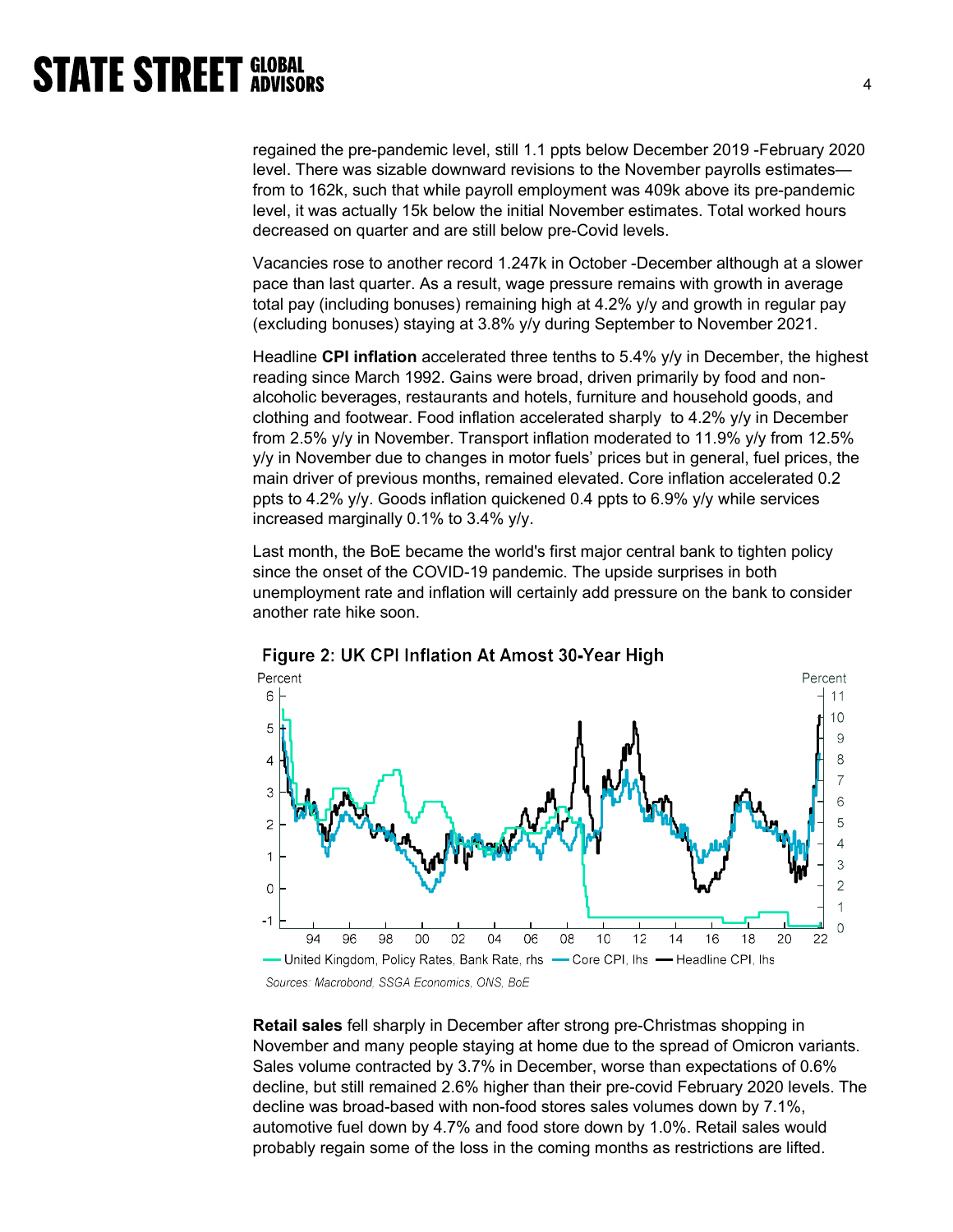However, weaker consumer demand as a result of fast-rising inflation and the prospect of more interest rate hikes expected to dampen retail sales further.

Consumers turned more pessimistic in January as GfK consumer confidence index fell more than expected to -19 this month from -15 in December, reaching the lowest level since February 2021. Consumer worries have shifted from the increase of Omicron variant cases to surging inflation and higher cost of living, which are unlikely to improve much in the next few months.

Eurozone **It has been a while since we got a notable upside surprise in German** data, but the ZEW index provided one this week. It rose 21.8 points in January, the largest singlemonth gain since May of 2020. However, we are inclined to take this improvement with a grain of salt in the context of Omicron as the expectation of improvement may simply reflect rebounding from a near-term, Omicron-induced, slowdown. Indeed, the current situation metric deteriorated again and stands at the lowest level since May.

> German producer price inflation continue to scale extraordinary—and truly worrisome—levels. Having breached double digits back in July, PPI inflation touched 24.2% y/y in December. Oil and natural gas price inflation was an astonishing 241.5% y/y during the month; this was actually about thirteen percentage points lower than in November. With these kinds of input price inflation, it is unavoidable that producers will be forced to raise prices in turn. Consumer price inflation, which already touched a multi-decade high of 5.3% y/y in December, might have a lot further to go.

Japan While most other developed market central banks have turned hawkish amidst high inflation and have either began raising rates or signaled that they are imminent, the Bank of Japan (BoJ) seems content to remain on hold. Admittedly, although the policy parameters were left unchanged at the latest meeting, the Bank upgraded its inflation forecast for this year and next (though only to a tepid 1.1%) and sees risks around this forecast as balanced—as opposed to "to the downside" as had been the case for years. However, relative to developments elsewhere, these are modest projections which, even if materially overshot by incoming data, would still not warrant much in the way of BoJ action. Japan is not where the monetary policy fireworks will be sparkling in the next few months…

> The inflation backdrop is indeed infinitely softer in Japan than in the United States or the UK. Consumer price inflation ended 2021 at just 0.8% y/y. Although it was held back last year by a reduction in mobile phone charges which will fall out of the calculation in 2022, there is little in the way of wage inflation to signal an awakening of domestically-drive inflationary pressures. It's still very much an imported inflation story, and even that isn't being passed on to customers to any significant degree.

> Japan's industrial sector data has perked up a little in recent months, but we'd like to see a lot more progress before we can get really get excited about a sustained acceleration. But at least there has been a turn for the better in the data flow. Following November's 7.0% jump in industrial production, core machine orders jumped 3.4% that month, offering an encouraging sign for December's IP print. Meanwhile, service activity is also improving, with the tertiary industry index up 0.4% in November following an upwardly revised 1.9% jump in October.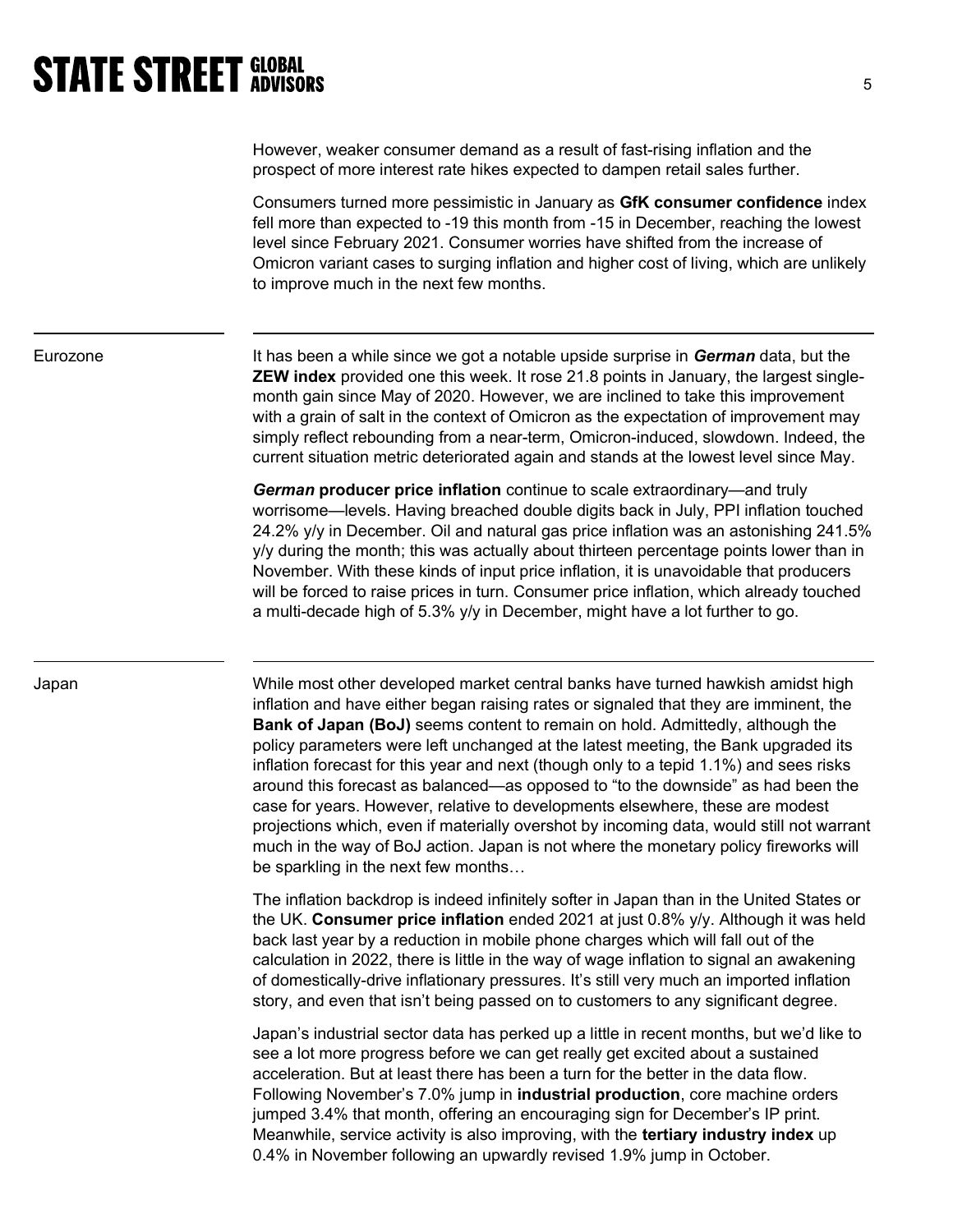Australia The labor market rebounded with a vengeance in November and built further on those gains in December to the point where full employment seems close at hand. Admittedly, this was all before any temporary damage from Omicron, but even so, the performance is impressive and the RBA will surely take notice. Employment increased by 64,800, about two thirds of these being full-time positions. The participation rate was unchanged at 66.1% and the unemployment rate touched a new record low of 4.2%. Really, all that's needed is for wage inflation to start accelerating at a more meaningful clip in order to conclude that full-employment is at hand! Omicron will undoubtedly throw a wrench in this rosy picture on a short term basis, but beyond a month or two, the picture looks quite favorable.



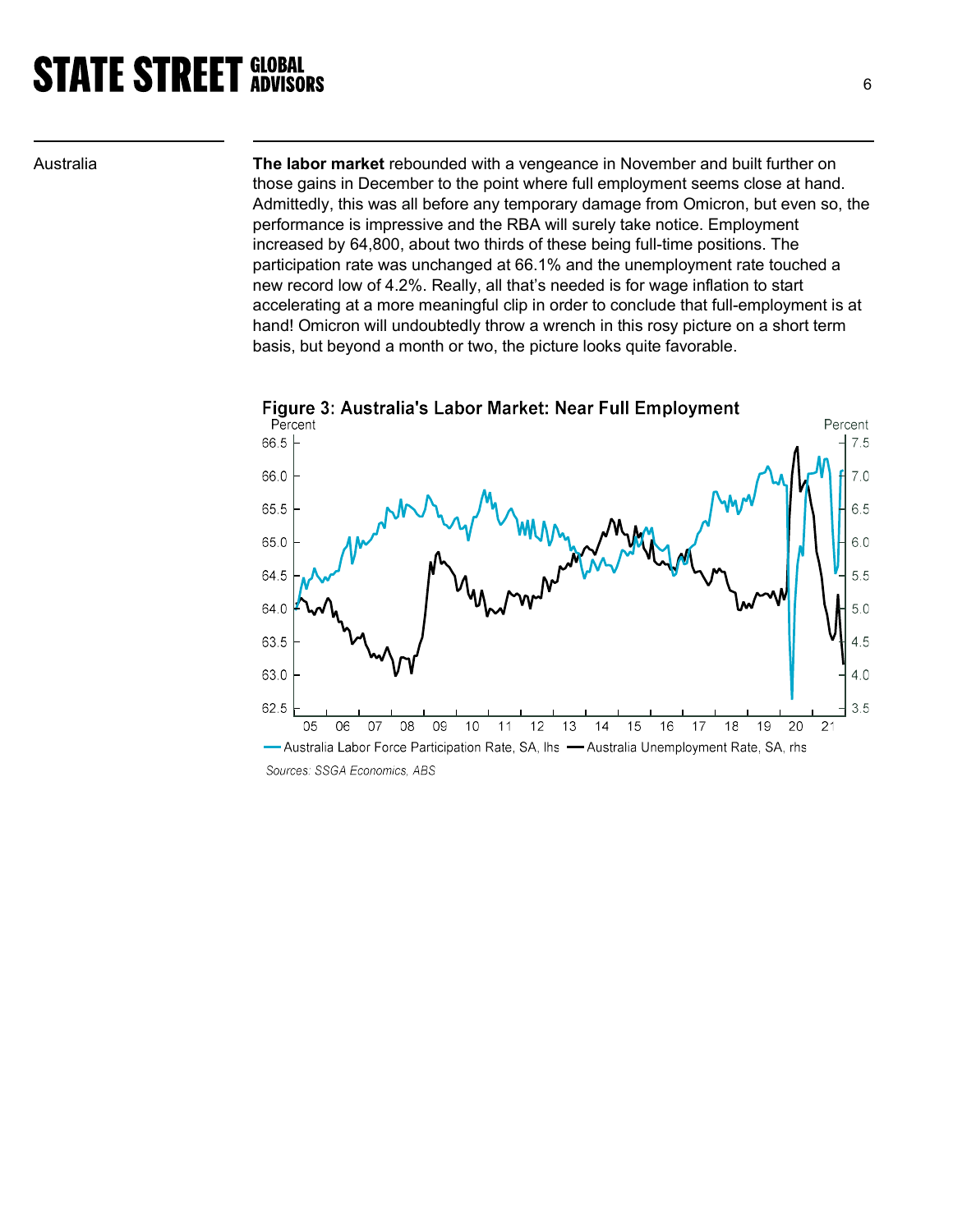# **STATE STREET GLOBAL STATE STREET GLOBAL**

# Week in Review (January 17- January 21)

| Country            | Release (Date, format)                  | <b>Consensus</b> | <b>Actual</b> | Last                     | <b>Comments</b>                                 |
|--------------------|-----------------------------------------|------------------|---------------|--------------------------|-------------------------------------------------|
|                    | Monday, January 17                      |                  |               |                          |                                                 |
| СA                 | Manufacturing Sales (Nov, m/m)          | 1.6%             | 2.6%          | 4.6% $($ 1)              | Continued to feel impact of supply chain issues |
| CA                 | Existing Home Sales (Dec, m/m)          | n/a              | 0.2%          | 0.6%                     | Activity calmed down in December                |
| JN                 | Core Machine Orders (Nov, m/m)          | 1.2%             | 3.4%          | 3.8%                     | Good.                                           |
| JN                 | Tertiary Industry Index (Nov, m/m)      | 1.0%             | 0.3%          | 1.6%                     | OK.                                             |
|                    | Tuesday, January 18                     |                  |               |                          |                                                 |
| US                 | Empire Manufacturing (Jan)              | 25.0             | $-0.7$        | 31.9                     | Big swings of late.                             |
| US                 | NAHB Housing Market Index (Jan)         | 84               | 83            | 84                       | Still very strong.                              |
| CA                 | Housing Starts (Dec, k)                 | 280              | 236.1         | 303.8 $($ $)$            | Decreased sharply in December                   |
| UK                 | Average Weekly Earnings (Nov, 3m/yoy)   | 4.2%             | 4.2%          | 4.9%                     | Remain elevated                                 |
| UK.                | ILO Unemployment Rate (Nov, 3mths)      | 4.2%             | 4.1%          | 4.2%                     | Negligible impact from surging cases of Omicron |
| <b>GE</b>          | <b>ZEW Survey Expectations (Jan)</b>    | 32.5             | 51.7          | 29.9                     | Welcome, but don't get too excited.             |
| AU                 | Westpac Consumer Conf Index (Jan)       | n/a              | 102.2         | 104.3                    | Surge in Omicron makes pullback unsurprising    |
| <b>JN</b>          | <b>BOJ Policy Balance Rate</b>          | $-0.1%$          | $-0.1%$       | $-0.1%$                  | No urgency here                                 |
| JN                 | Industrial Production (Nov, m/m, final) | 7.2%(p)          | 7.0%          | 1.8%                     | We need morea lot more!                         |
|                    | Wednesday, January 19                   |                  |               |                          |                                                 |
| <b>US</b>          | Building Permits (Dec, k)               | 1,705            | 1,873         | 1,717                    | Strong print, upswing in multi-family segment.  |
| US                 | Housing Starts (Dec, k)                 | 1,650            | 1,702         | 1,678 $(1)$              | Driven by multi-family segment.                 |
| CA                 | Teranet/National Bank HPI (Dec, y/y)    | n/a              | 15.5%         | 15.2%                    | Price appreciation remains extreme              |
| CA                 | CPI (Dec, y/y)                          | 4.8%             | 4.8%          | 4.7%                     | 30-year high                                    |
| UK                 | $CPI$ (Dec, $y/y$ )                     | 5.2%             | 5.4%          | 5.1%                     | Near 30-year high                               |
| <b>GE</b>          | CPI (Dec, y/y, final)                   | 5.3%             | 5.3%          | 5.2%                     | Big drag on consumer sentiment.                 |
| AU                 | Unemployment Rate (Dec)                 | 4.5%             | 4.2%          | 4.6%                     | Impressive. RBA must acknowledge.               |
|                    | Thursday, January 20                    |                  |               |                          |                                                 |
| US                 | Initial Jobless Claims (15-Jan, k)      | 205              | 286           | 231 $($ 1)               | Omicron impact?                                 |
| US                 | Continuing Claims (08-Jan, k)           | 1563             | 1,635         | 1,551 $(1)$              | Omicron impact?                                 |
| US                 | Existing Home Sales (Dec, m/m)          | $-0.8%$          | $-4.6%$       | $2.2\%$ (1)              | Poor affordability.                             |
| US                 | Philadelphia Fed Business Outlook (Jan) | 20.5             | 23.2          | 15.4                     | Mixed details.                                  |
| EC                 | $CPI$ (Dec, $y/y$ , final)              | 5.0%             | 5.0%          | 4.9%                     | Elevated but a while.                           |
| <b>GE</b>          | $PPI$ (Dec, $y/y$ )                     | 19.4%            | 24.2%         | 19.2%                    | Incredible numbers, but not unique.             |
| <b>FR</b>          | Business Confidence (Jan)               | 109              | 107           | 109 $(l)$                | Still elevated.                                 |
| JN                 | Natl CPI (Dec, $y/y$ )                  | 0.9%             | 0.8%          | 0.6%                     | Well behind the global inflation surge.         |
| Friday, January 21 |                                         |                  |               |                          |                                                 |
| <b>US</b>          | Leading Index (Dec)                     | 0.8%             | 0.8%          | $0.7\%$ ( $\downarrow$ ) | Sizable downward revision to November.          |
| CA                 | Retail Sales (Nov, m/m)                 | 1.2%             | 0.7%          | 1.6%                     | Softer than expected, but not terrible.         |
| UK                 | GfK Consumer Confidence (Jan)           | $-16$            | $-19$         | $-15$                    | Consumer turned more pessimistic                |
| <b>UK</b>          | Retail Sales Inc Auto Fuel (Dec, m/m)   | $-0.5%$          | $-3.7%$       | 1.4%                     | Omicron impact and weak consumer confidence     |

Source: for data, Bloomberg<sup>®</sup>; for commentary, SSGA Economics.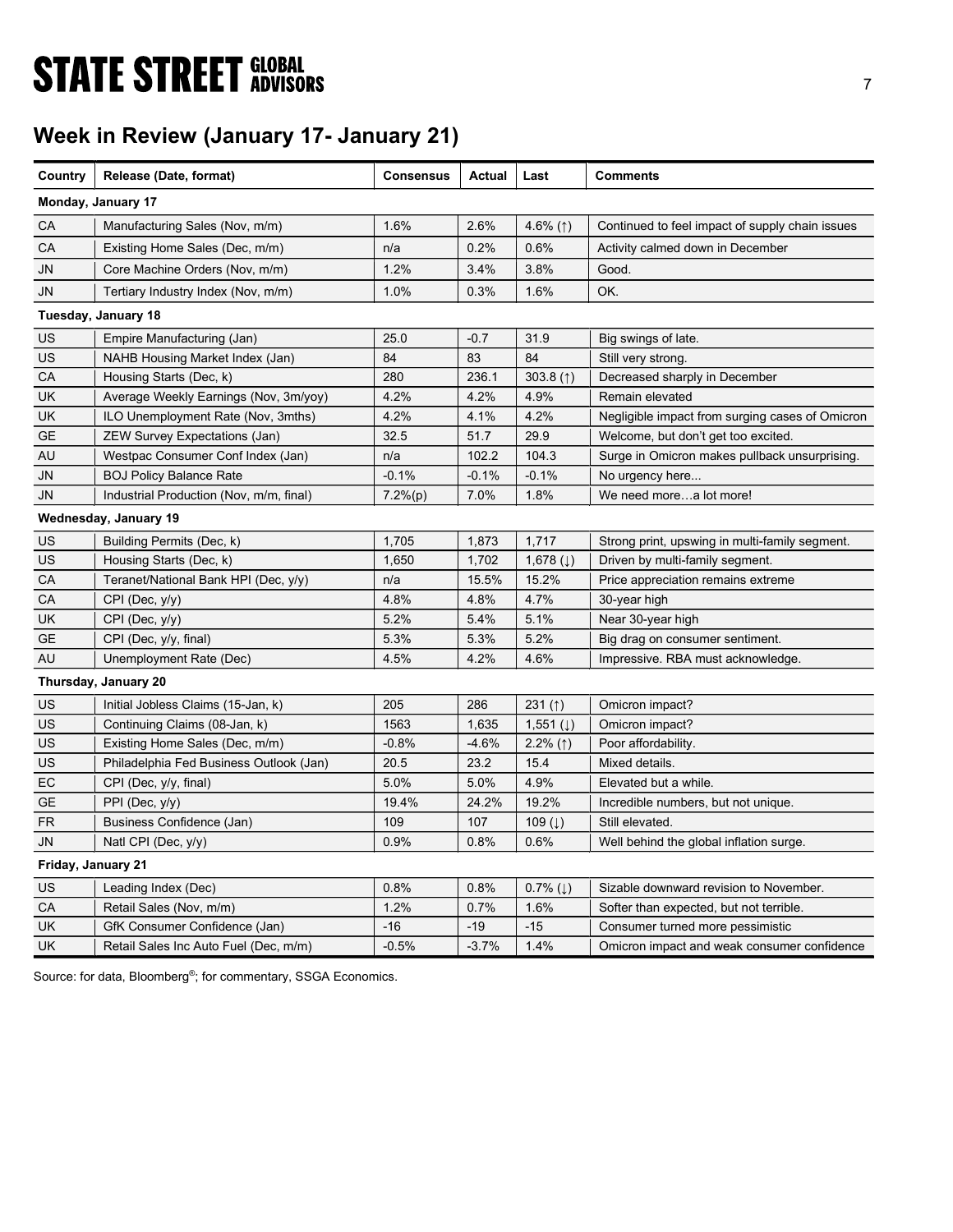# **STATE STREET GLOBAL STATE STREET GLOBAL**

## Week Preview (January 24– January 28)

| Country             | Release (Date, format)                                                       | <b>Consensus</b> | Last           | <b>Comments</b>                                          |
|---------------------|------------------------------------------------------------------------------|------------------|----------------|----------------------------------------------------------|
|                     |                                                                              |                  |                |                                                          |
| Monday, January 24  |                                                                              |                  |                |                                                          |
| UK                  | Services PMI (Jan, prelim)                                                   | 54.7             | 53.6           | Expected to improve from last month                      |
| <b>UK</b>           | PMI Manufacturing (Jan, prelim)                                              | 57.8             | 57.9           | Remains robust                                           |
| EC                  | Manufacturing PMI (Jan, prelim)                                              | 57.7             | 58             |                                                          |
| EC                  | Services PMI (Jan, prelim)                                                   | 52               | 53.1           |                                                          |
| GE                  | Manufacturing PMI (Jan, prelim)                                              | 57               | 57.4           |                                                          |
| <b>GE</b>           | Services PMI (Jan, prelim)                                                   | 48               | 48.7           |                                                          |
| FR                  | Manufacturing PMI (Jan, prelim)                                              | 55               | 55.6           |                                                          |
| <b>JN</b>           | Jibun Bank Japan PMI Mfg (Jan, prelim)                                       | n/a              | 54.3           |                                                          |
| AU                  | CPI Trimmed Mean (Q4, y/y)                                                   | 2.3%             | 2.1%           | We see chance for an upside surprise.                    |
| AU                  | NAB Business Confidence (Dec)                                                | n/a              | 12             |                                                          |
| Tuesday, January 25 |                                                                              |                  |                |                                                          |
|                     |                                                                              | 1.1%             |                |                                                          |
| US                  | FHFA House Price (Nov, m/m)                                                  |                  | 1.1%           |                                                          |
| US<br>US            | S&P CoreLogic CS 20-City (Nov, m/m)<br>Conf. Board Consumer Confidence (Jan) | 0.94%<br>112.0   | 0.92%<br>115.8 | Some downside risk.                                      |
| <b>GE</b>           | IFO Business Climate (Jan)                                                   | 94.2             | 94.7           |                                                          |
| <b>JN</b>           | PPI Services (Dec, y/y)                                                      | 1.0%             | 1.1%           |                                                          |
|                     |                                                                              |                  |                |                                                          |
|                     | Wednesday, January 26                                                        |                  |                |                                                          |
| US                  | New Home Sales (Dec)                                                         | 773k             | 744k           |                                                          |
| US                  | <b>FOMC Rate Decision</b>                                                    | 0.25%            | 0.25%          | Very important meeting; real risks around communication. |
| CA                  | Bank of Canada Rate Decision                                                 | 0.25%            | 0.25%          | Possibility of a hike.                                   |
| <b>FR</b><br>JN     | Consumer Confidence (Jan)                                                    | 98<br>n/a        | 100<br>103     |                                                          |
|                     | Leading Index CI (Nov, final)                                                |                  |                |                                                          |
|                     | Thursday, January 27                                                         |                  |                |                                                          |
| US                  | Initial Jobless Claims (22-Jan, k)                                           | 260              | 286            |                                                          |
| US                  | Continuing Claims (15-Jan, k)                                                | n/a              | 1,635          |                                                          |
| US                  | Durable Goods Orders (Dec, prelim)                                           | $-0.5%$          | 2.6%           |                                                          |
| US                  | GDP Annualized (Q4,q/q)                                                      | 5.3%             | 2.3%           | Backward signal; Q1 shaping up much softer               |
| US                  | Pending Home Sales (Dec, m/m)                                                | $-0.3%$          | $-2.2%$        |                                                          |
| US                  | Kansas City Fed Manf. Activity (Jan)                                         | n/a              | 24             |                                                          |
| <b>GE</b>           | GfK Consumer Confidence (Feb)                                                | -8               | $-6.8$         |                                                          |
| $\sf IT$            | Industrial Sales (Nov, m/m)                                                  | n/a              | 2.8%           |                                                          |
| Friday, January 28  |                                                                              |                  |                |                                                          |
| US                  | Employment Cost Index (Q4)                                                   | 1.1%             | 1.3%           |                                                          |
| US                  | Personal Income (Dec)                                                        | 0.5%             | 0.4%           |                                                          |
| US                  | Personal Spending (Dec)                                                      | $-0.6%$          | 0.6%           |                                                          |
| US                  | U. of Mich. Sentiment (Jan, final)                                           | 68.8             | 70.6           | How low will this go?                                    |
| <b>GE</b>           | GDP (Q4, q/q, prelim)                                                        | $-0.1%$          | 1.7%           |                                                          |
| ${\sf FR}$          | Consumer Spending (Dec, m/m)                                                 | 0.2%             | 0.8%           |                                                          |
| ${\sf FR}$          | GDP(Q4, q/q)                                                                 | 0.5%             | 3.0%           |                                                          |
| <b>FR</b>           | PPI (Dec, y/y)                                                               | n/a              | 17.4%          |                                                          |
| IT                  | Consumer Confidence Index (Jan)                                              | 116              | 117.7          |                                                          |
| IT                  | Manufacturing Confidence (Jan)                                               | 115              | 115.2          |                                                          |
| IT                  | PPI (Dec, y/y)                                                               | n/a              | 27.1%          |                                                          |

Source: for data, Bloomberg<sup>®</sup>; for commentary, SSGA Economics.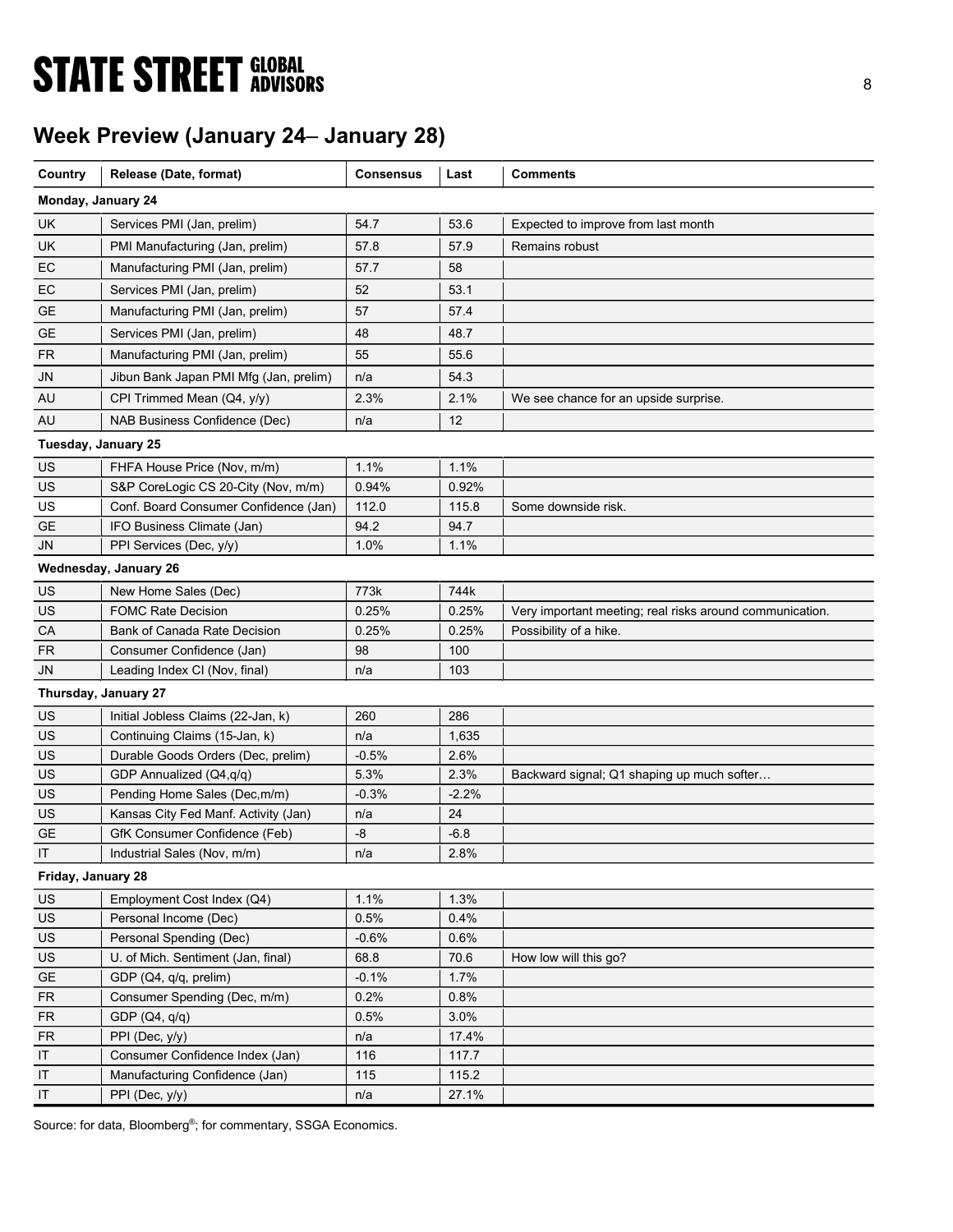## Economic Indicators

| <b>STATE STREET GLOBAL</b>                                    |                                                                       |                 |                 |                 |                 |                 |                 |                 |                              |                 |            |
|---------------------------------------------------------------|-----------------------------------------------------------------------|-----------------|-----------------|-----------------|-----------------|-----------------|-----------------|-----------------|------------------------------|-----------------|------------|
|                                                               |                                                                       |                 |                 |                 |                 |                 |                 |                 |                              |                 | 9          |
|                                                               |                                                                       |                 |                 |                 |                 |                 |                 |                 |                              |                 |            |
|                                                               |                                                                       |                 |                 |                 |                 |                 |                 |                 |                              |                 |            |
| <b>Economic Indicators</b>                                    |                                                                       |                 |                 |                 |                 |                 |                 |                 |                              |                 |            |
|                                                               |                                                                       |                 |                 |                 |                 |                 |                 |                 |                              |                 |            |
| <b>Central Bank Policy Targets</b>                            |                                                                       |                 |                 |                 |                 |                 |                 |                 |                              |                 |            |
| Region                                                        | <b>Target</b>                                                         |                 |                 |                 |                 |                 |                 |                 | Year/Year % Change in Target |                 |            |
|                                                               |                                                                       |                 |                 |                 |                 |                 | Aug             | Sep             | Oct                          | Nov             | <b>Dec</b> |
| $\overline{US}$                                               | Target: PCE price index 2.0% y/y                                      |                 |                 |                 |                 |                 | 4.2             | 4.4             | 5.1                          | 5.7             |            |
| Canada<br>UK                                                  | Target: CPI 2.0% y/y, 1.0%-3.0% control range<br>Target: CPI 2.0% y/y |                 |                 |                 |                 |                 | 4.1<br>3.2      | 4.4<br>3.1      | 4.7<br>4.2                   | 4.7<br>5.1      | 4.8<br>5.4 |
| Eurozone                                                      | Target: CPI below but close to 2.0% y/y                               |                 |                 |                 |                 |                 | 3.0             | 3.4             | 4.1                          | 4.9             | 5.0        |
| Japan                                                         | Target: CPI 2.0% y/y                                                  |                 |                 |                 |                 |                 | $-0.4$          | 0.2             | 0.1                          | 0.6             | 0.8        |
| Australia                                                     | Target Range: CPI 2.0%-3.0% y/y                                       |                 |                 |                 |                 |                 | 3.0             | 3.0             |                              |                 |            |
| Source: Macrobond                                             |                                                                       |                 |                 |                 |                 |                 |                 |                 |                              |                 |            |
|                                                               |                                                                       |                 |                 |                 |                 |                 |                 |                 |                              |                 |            |
| <b>Key Interest Rates</b>                                     |                                                                       |                 |                 |                 |                 |                 |                 |                 |                              |                 |            |
|                                                               | Feb-21                                                                | Mar-21          | Apr-21          | <b>May-21</b>   | <b>Jun-21</b>   | <b>Jul-21</b>   | Aug-21          | <b>Sep-21</b>   | Oct-21                       | <b>Nov-21</b>   | Dec-21     |
| US (top of target range)                                      | 0.25                                                                  | 0.25            | 0.25            | 0.25            | 0.25            | 0.25            | 0.25            | 0.25            | 0.25                         | 0.25            | 0.25       |
| Canada (Overnight Rate)                                       | 0.25                                                                  | 0.25            | 0.25            | 0.25            | 0.25            | 0.25            | 0.25            | 0.25            | 0.25                         | 0.25            | 0.25       |
| $\overline{UK}$ (Bank Rate)                                   | 0.10                                                                  | 0.10            | 0.10            | 0.10            | 0.10            | 0.10            | 0.10            | 0.10            | 0.10                         | 0.10            | 0.25       |
| Eurozone (Refi)                                               | 0.00                                                                  | 0.00            | 0.00            | 0.00            | 0.00            | 0.00            | 0.00            | 0.00            | 0.00                         | 0.00            | 0.00       |
| Japan (OCR)                                                   | $-0.02$<br>0.10                                                       | $-0.04$<br>0.10 | $-0.02$<br>0.10 | $-0.03$<br>0.10 | $-0.05$<br>0.10 | $-0.04$<br>0.10 | $-0.04$<br>0.10 | $-0.05$<br>0.10 | $-0.03$<br>0.10              | $-0.05$<br>0.10 | $-0.02$    |
| Australia (OCR)<br>Source: Macrobond                          |                                                                       |                 |                 |                 |                 |                 |                 |                 |                              |                 | 0.10       |
|                                                               |                                                                       |                 |                 |                 |                 |                 |                 |                 |                              |                 |            |
| General Government Structural Balance as a % of Potential GDP |                                                                       |                 |                 |                 |                 |                 |                 |                 |                              | Forecast        |            |
|                                                               |                                                                       | 2014            | 2015            | 2016            | 2017            | 2018            | 2019            | 2020            | 2021                         | 2022            | 2023       |
| US                                                            |                                                                       | $-2.7$          | $-2.5$          | $-3.5$          | $-4.2$          | $-5.2$          | $-6.1$          | $-10.7$         | $-8.8$                       | $-8.3$          | $-7.1$     |
| Canada                                                        |                                                                       | $-0.6$          | 0.0             | 0.1             | $-0.3$          | $0.0\,$         | 0.3             | $-8.1$          | $-6.6$                       | $-2.7$          | $-1.0$     |
| UK                                                            |                                                                       | $-4.9$          | $-4.4$          | $-3.3$          | $-2.5$          | $-2.3$          | $-2.3$          | 1.4             | $-5.6$                       | $-4.9$          | $-3.5$     |
|                                                               |                                                                       | $-0.7$          | $-0.6$          | $-0.5$          | $-0.5$          | $-0.3$          | $-0.5$          | $-4.6$          | $-5.9$                       | $-3.1$          |            |
|                                                               |                                                                       | 1.2             | 1.2             | 1.2             | 1.1             | 1.6             | 1.3             | $-3.1$          | $-5.7$                       | $-1.6$          | $-0.3$     |
| Eurozone<br>Germany                                           |                                                                       |                 |                 |                 |                 | $-1.6$          | $-2.1$          | $-6.3$          | $-7.5$                       | $-4.6$          | $-3.9$     |

### Key Interest Rates

|                          | Feb-21  | <b>Mar-21</b> | Apr-21  | $Mav-21$ | <b>Jun-21</b> | <b>Jul-21</b> | Aug-21  | Sep-21  | $Oct-21$ | <b>Nov-21</b> | <b>Dec-21</b> |
|--------------------------|---------|---------------|---------|----------|---------------|---------------|---------|---------|----------|---------------|---------------|
| US (top of target range) | 0.25    | 0.25          | 0.25    | 0.25     | 0.25          | 0.25          | 0.25    | 0.25    | 0.25     | 0.25          | 0.25          |
| Canada (Overnight Rate)  | 0.25    | 0.25          | 0.25    | 0.25     | 0.25          | 0.25          | 0.25    | 0.25    | 0.25     | 0.25          | 0.25          |
| UK (Bank Rate)           | 0.10    | 0.10          | 0.10    | 0.10     | 0.10          | 0.10          | 0.10    | 0.10    | 0.10     | 0.10          | 0.25          |
| Eurozone (Refi)          | 0.00    | 0.00          | 0.00    | 0.00     | 0.00          | 0.00          | 0.00    | 0.00    | 0.00     | 0.00          | 0.00          |
| Japan (OCR)              | $-0.02$ | $-0.04$       | $-0.02$ | $-0.03$  | $-0.05$       | $-0.04$       | $-0.04$ | $-0.05$ | $-0.03$  | $-0.05$       | $-0.02$       |
| Australia (OCR)          | 0.10    | 0.10          | 0.10    | 0.10     | 0.10          | 0.10          | 0.10    | 0.10    | 0.10     | 0.10          | 0.10          |
| Source: Macrobond        |         |               |         |          |               |               |         |         |          |               |               |

| <b>Economic Indicators</b>                                    |                      |                                               |                        |         |               |          |         |         |                              |                  |               |
|---------------------------------------------------------------|----------------------|-----------------------------------------------|------------------------|---------|---------------|----------|---------|---------|------------------------------|------------------|---------------|
| <b>Central Bank Policy Targets</b>                            |                      |                                               |                        |         |               |          |         |         |                              |                  |               |
| Region                                                        | <b>Target</b>        |                                               |                        |         |               |          |         |         | Year/Year % Change in Target |                  |               |
|                                                               |                      |                                               |                        |         |               |          | Aug     | Sep     | Oct                          | Nov              | <b>Dec</b>    |
| $\overline{US}$                                               |                      | Target: PCE price index 2.0% y/y              |                        |         |               |          | 4.2     | 4.4     | 5.1                          | 5.7              |               |
| Canada                                                        |                      | Target: CPI 2.0% y/y, 1.0%-3.0% control range |                        |         |               |          | 4.1     | 4.4     | 4.7                          | 4.7              | 4.8           |
| UK                                                            | Target: CPI 2.0% y/y |                                               |                        |         |               |          | 3.2     | 3.1     | 4.2                          | 5.1              | 5.4           |
| Eurozone                                                      |                      | Target: CPI below but close to 2.0% y/y       |                        |         |               |          | 3.0     | 3.4     | 4.1                          | 4.9              | 5.0           |
| Japan                                                         | Target: CPI 2.0% y/y |                                               |                        |         |               |          | $-0.4$  | 0.2     | 0.1                          | 0.6              | 0.8           |
| Australia                                                     |                      | Target Range: CPI 2.0%-3.0% y/y               |                        |         |               |          | 3.0     | 3.0     |                              |                  |               |
| Source: Macrobond                                             |                      |                                               |                        |         |               |          |         |         |                              |                  |               |
| <b>Key Interest Rates</b>                                     |                      |                                               |                        |         |               |          |         |         |                              |                  |               |
|                                                               | Feb-21               | Mar-21                                        | Apr-21                 | May-21  | <b>Jun-21</b> | $Jul-21$ | Aug-21  | Sep-21  | Oct-21                       | <b>Nov-21</b>    | <b>Dec-21</b> |
| US (top of target range)                                      | 0.25                 | 0.25                                          | 0.25                   | 0.25    | 0.25          | 0.25     | 0.25    | 0.25    | 0.25                         | 0.25             | 0.25          |
| Canada (Overnight Rate)                                       | 0.25                 | 0.25                                          | 0.25                   | 0.25    | 0.25          | 0.25     | 0.25    | 0.25    | 0.25                         | 0.25             | 0.25          |
| UK (Bank Rate)                                                | 0.10                 | 0.10                                          | 0.10                   | 0.10    | 0.10          | 0.10     | 0.10    | 0.10    | 0.10                         | 0.10             | 0.25          |
| Eurozone (Refi)                                               | 0.00                 | 0.00                                          | 0.00                   | 0.00    | 0.00          | 0.00     | 0.00    | 0.00    | 0.00                         | 0.00             | 0.00          |
| Japan (OCR)                                                   | $-0.02$              | $-0.04$                                       | $-0.02$                | $-0.03$ | $-0.05$       | $-0.04$  | $-0.04$ | $-0.05$ | $-0.03$                      | $-0.05$          | $-0.02$       |
| Australia (OCR)<br>Source: Macrobond                          | 0.10                 | 0.10                                          | 0.10                   | 0.10    | 0.10          | 0.10     | 0.10    | 0.10    | 0.10                         | 0.10             | 0.10          |
| General Government Structural Balance as a % of Potential GDP |                      | 2014                                          | 2015                   | 2016    | 2017          | 2018     | 2019    | 2020    | 2021                         | Forecast<br>2022 | 2023          |
| <b>US</b>                                                     |                      | $-2.7$                                        | $-2.5$                 | $-3.5$  | $-4.2$        | $-5.2$   | $-6.1$  | $-10.7$ | $-8.8$                       | $-8.3$           | $-7.1$        |
| Canada                                                        |                      | $-0.6$                                        | 0.0                    | 0.1     | $-0.3$        | 0.0      | 0.3     | $-8.1$  | $-6.6$                       | $-2.7$           | $-1.0$        |
| UK                                                            |                      | $-4.9$                                        | $-4.4$                 | $-3.3$  | $-2.5$        | $-2.3$   | $-2.3$  | 1.4     | $-5.6$                       | $-4.9$           | $-3.5$        |
| Eurozone                                                      |                      | $-0.7$                                        | $-0.6$                 | $-0.5$  | $-0.5$        | $-0.3$   | $-0.5$  | $-4.6$  | $-5.9$                       | $-3.1$           |               |
| Germany                                                       |                      | 1.2                                           | 1.2                    | 1.2     | 1.1           | 1.6      | 1.3     | $-3.1$  | $-5.7$                       | $-1.6$           | $-0.3$        |
| France                                                        |                      | $-2.5$                                        | $-2.1$                 | $-1.9$  | $-1.9$        | $-1.6$   | $-2.1$  | $-6.3$  | $-7.5$                       | $-4.6$           | $-3.9$        |
| Italy                                                         |                      | $-1.0$                                        | $-0.6$                 | $-1.3$  | $-1.6$        | $-1.7$   | $-0.9$  | $-5.9$  | $-7.1$                       | $-3.8$           | $-3.3$        |
|                                                               |                      | $-5.7$                                        | $-4.4$                 | $-4.3$  | $-3.5$        | $-2.7$   | $-2.6$  | $-9.2$  | $-8.0$                       | $-3.6$           | $-2.0$        |
| Japan<br>Australia                                            |                      | $-2.7$                                        | $-2.6$                 | $-2.3$  | $-1.6$        | $-1.2$   | $-4.1$  | $-7.9$  | $-8.1$                       | $-5.8$           | $-3.8$        |
| Source: International Monetary Fund, World Economic Outlook   |                      |                                               |                        |         |               |          |         |         |                              |                  |               |
| <b>Headline Consumer and Producer Price Inflation</b>         |                      |                                               |                        |         |               |          |         |         |                              |                  |               |
|                                                               |                      |                                               | CPI Year/Year % Change |         |               |          |         |         | PPI Year/Year % Change       |                  |               |
|                                                               | Aug                  | Sep                                           | Oct                    | Nov     | Dec           |          | Aug     | Sep     | Oct                          | Nov              | Dec           |
| US                                                            | 5.3                  | 5.4                                           | 6.2                    | 6.8     | 7.0           |          | 8.7     | 8.8     | 8.9                          | 9.8              | 9.7           |
| Canada                                                        | 4.1                  | 4.4                                           | 4.7                    | 4.7     | 4.8           |          | 14.5    | 15.1    | 16.7                         | 18.1             |               |
| UK                                                            | 3.2                  | 3.1                                           | 4.2                    | 5.1     | 5.4           |          |         |         |                              |                  |               |
| Eurozone                                                      | 3.0                  | 3.4                                           | 4.1                    | 4.9     | 5.0           |          | 13.5    | 16.1    | 21.9                         | 23.7             |               |
| Germany                                                       | 3.9                  | 4.1                                           | 4.5                    | 5.2     | 5.3           |          | 12.0    | 14.2    | 18.4                         | 19.2             | 24.2          |
| France                                                        | 1.9                  | 2.2                                           | 2.6                    | 2.8     | 2.8           |          | 9.8     | 11.1    | 14.3                         | 16.3             |               |
| Italy                                                         | 2.0                  | 2.5                                           | 3.0                    | 3.7     | 3.9           |          | 11.6    | 13.3    | 20.4                         | 22.1             |               |
| Japan                                                         | $-0.4$               | 0.2                                           | 0.1                    | 0.6     | 0.8           |          | 5.9     | 6.5     | 8.3                          | 9.2              | 8.5           |
|                                                               |                      |                                               |                        |         |               |          |         |         |                              |                  |               |

### Headline Consumer and Producer Price Inflation

| UK (Bank Rate)<br>Eurozone (Refi)                                                                         | 0.10    |         |                               |         |         |         |         |         |                               |          |         |
|-----------------------------------------------------------------------------------------------------------|---------|---------|-------------------------------|---------|---------|---------|---------|---------|-------------------------------|----------|---------|
|                                                                                                           |         | 0.10    | 0.10                          | 0.10    | 0.10    | 0.10    | 0.10    | 0.10    | 0.10                          | 0.10     | 0.25    |
|                                                                                                           | 0.00    | 0.00    | 0.00                          | 0.00    | 0.00    | 0.00    | 0.00    | 0.00    | 0.00                          | 0.00     | 0.00    |
| Japan (OCR)                                                                                               | $-0.02$ | $-0.04$ | $-0.02$                       | $-0.03$ | $-0.05$ | $-0.04$ | $-0.04$ | $-0.05$ | $-0.03$                       | $-0.05$  | $-0.02$ |
| Australia (OCR)                                                                                           | 0.10    | 0.10    | 0.10                          | 0.10    | 0.10    | 0.10    | 0.10    | 0.10    | 0.10                          | 0.10     | 0.10    |
| Source: Macrobond<br>General Government Structural Balance as a % of Potential GDP                        |         |         |                               |         |         |         |         |         |                               | Forecast |         |
|                                                                                                           |         | 2014    | 2015                          | 2016    | 2017    | 2018    | 2019    | 2020    | 2021                          | 2022     | 2023    |
| US                                                                                                        |         | $-2.7$  | $-2.5$                        | $-3.5$  | $-4.2$  | $-5.2$  | $-6.1$  | $-10.7$ | $-8.8$                        | $-8.3$   | $-7.1$  |
| Canada                                                                                                    |         | $-0.6$  | 0.0                           | 0.1     | $-0.3$  | 0.0     | 0.3     | $-8.1$  | $-6.6$                        | $-2.7$   | $-1.0$  |
| UK                                                                                                        |         | $-4.9$  | $-4.4$                        | $-3.3$  | $-2.5$  | $-2.3$  | $-2.3$  | 1.4     | $-5.6$                        | $-4.9$   | $-3.5$  |
| Eurozone                                                                                                  |         | $-0.7$  | $-0.6$                        | $-0.5$  | $-0.5$  | $-0.3$  | $-0.5$  | $-4.6$  | $-5.9$                        | $-3.1$   |         |
| Germany                                                                                                   |         | 1.2     | 1.2                           | 1.2     | 1.1     | 1.6     | 1.3     | $-3.1$  | $-5.7$                        | $-1.6$   | $-0.3$  |
| France                                                                                                    |         | $-2.5$  | $-2.1$                        | $-1.9$  | $-1.9$  | $-1.6$  | $-2.1$  | $-6.3$  | $-7.5$                        | $-4.6$   | $-3.9$  |
| Italy                                                                                                     |         | $-1.0$  | $-0.6$                        | $-1.3$  | $-1.6$  | $-1.7$  | $-0.9$  | $-5.9$  | $-7.1$                        | $-3.8$   | $-3.3$  |
|                                                                                                           |         | $-5.7$  | $-4.4$                        | $-4.3$  | $-3.5$  | $-2.7$  | $-2.6$  | $-9.2$  | $-8.0$                        | $-3.6$   | $-2.0$  |
|                                                                                                           |         |         |                               |         |         |         |         |         |                               |          |         |
| Australia                                                                                                 |         | $-2.7$  | $-2.6$                        | $-2.3$  | $-1.6$  | $-1.2$  | $-4.1$  | $-7.9$  | $-8.1$                        | $-5.8$   | $-3.8$  |
| <b>Headline Consumer and Producer Price Inflation</b>                                                     |         |         |                               |         |         |         |         |         |                               |          |         |
|                                                                                                           | Aug     | Sep     | CPI Year/Year % Change<br>Oct | Nov     | Dec     |         | Aug     | Sep     | PPI Year/Year % Change<br>Oct | Nov      | Dec     |
|                                                                                                           | 5.3     | 5.4     |                               | 6.8     | 7.0     |         | 8.7     | 8.8     | 8.9                           | 9.8      |         |
|                                                                                                           | 4.1     | 4.4     | 6.2<br>4.7                    | 4.7     | 4.8     |         | 14.5    | 15.1    | 16.7                          | 18.1     | 9.7     |
| UK                                                                                                        | 3.2     | 3.1     | 4.2                           | 5.1     | 5.4     |         |         |         |                               |          |         |
| Eurozone                                                                                                  | 3.0     | 3.4     | 4.1                           | 4.9     | 5.0     |         | 13.5    | 16.1    | 21.9                          | 23.7     |         |
|                                                                                                           | 3.9     | 4.1     | 4.5                           | 5.2     | 5.3     |         | 12.0    | 14.2    | 18.4                          | 19.2     | 24.2    |
| Japan<br>Source: International Monetary Fund, World Economic Outlook<br>US<br>Canada<br>Germany<br>France | 1.9     | 2.2     | 2.6                           | 2.8     | 2.8     |         | 9.8     | 11.1    | 14.3                          | 16.3     |         |
| Italy                                                                                                     | 2.0     | 2.5     | 3.0                           | 3.7     | 3.9     |         | 11.6    | 13.3    | 20.4                          | 22.1     |         |
| Japan                                                                                                     | $-0.4$  | 0.2     | 0.1                           | 0.6     | 0.8     |         | 5.9     | 6.5     | 8.3                           | 9.2      | 8.5     |
| Australia                                                                                                 | 3.0     | 3.0     |                               |         |         |         | 2.9     | 2.9     |                               |          |         |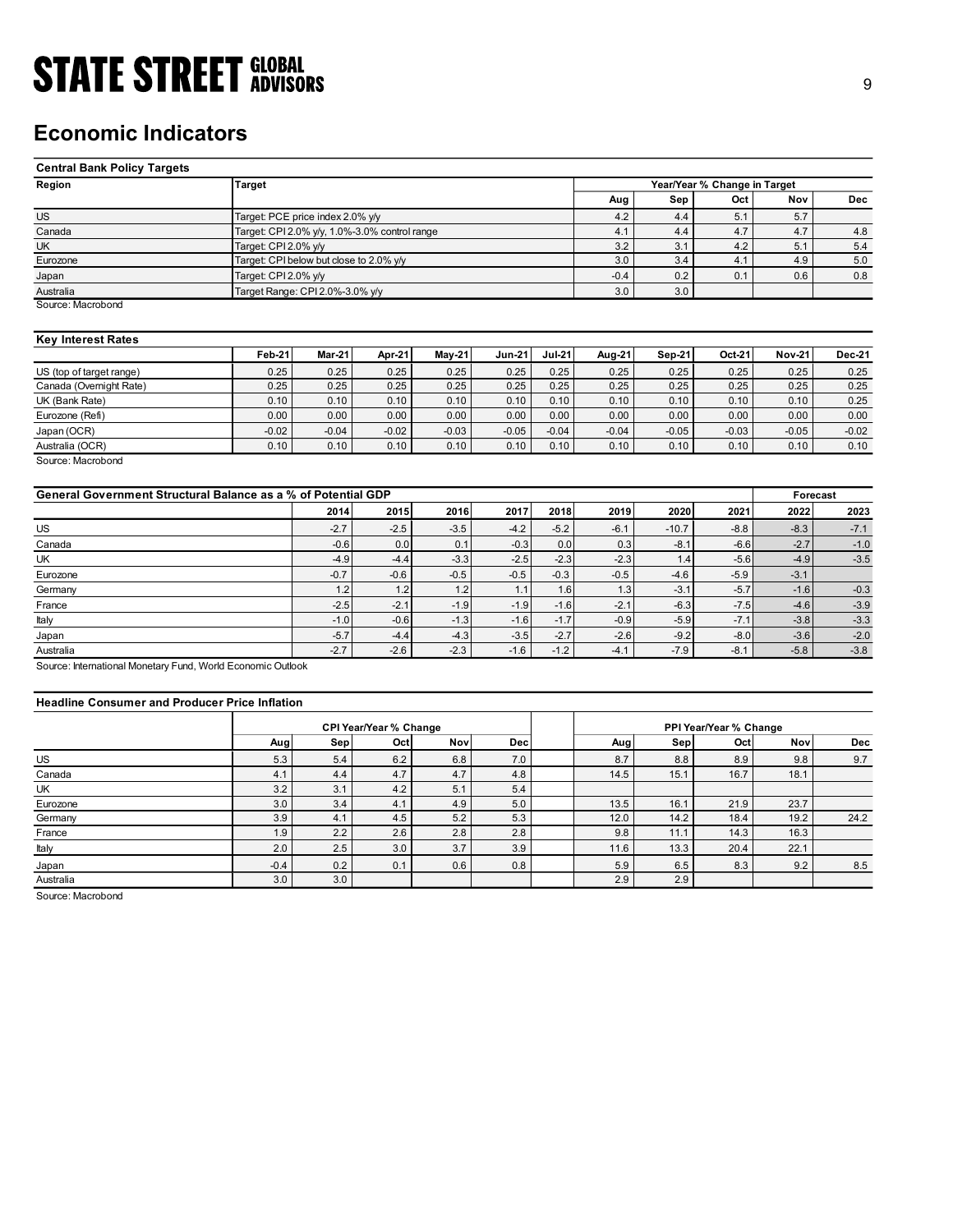## Economic Indicators

### Real GDP Growth (Q/Q Seasonally Adjusted)

| <b>STATE STREET GLOBAL</b>                            |               |                  |                          |                  |               |                                |            |                   |                    |                  | 10     |
|-------------------------------------------------------|---------------|------------------|--------------------------|------------------|---------------|--------------------------------|------------|-------------------|--------------------|------------------|--------|
|                                                       |               |                  |                          |                  |               |                                |            |                   |                    |                  |        |
|                                                       |               |                  |                          |                  |               |                                |            |                   |                    |                  |        |
| <b>Economic Indicators</b>                            |               |                  |                          |                  |               |                                |            |                   |                    |                  |        |
|                                                       |               |                  |                          |                  |               |                                |            |                   |                    |                  |        |
|                                                       |               |                  |                          |                  |               |                                |            |                   |                    |                  |        |
| Real GDP Growth (Q/Q Seasonally Adjusted)             |               |                  |                          |                  |               |                                |            |                   |                    |                  |        |
|                                                       |               |                  | Quarter/Quarter % Change |                  |               |                                |            |                   | Year/Year % Change |                  |        |
|                                                       | Q3-20         | Q4-20            | Q1-21                    | $Q2-21$          | Q3-21         | Q3-20                          |            | Q4-20             | Q1-21              | Q2-21            | Q3-21  |
| US                                                    | 7.5           | 1.1              | 1.5                      | 1.6              | 0.6           |                                | $-2.9$     | $-2.3$            | 0.5                | 12.2             | 4.9    |
| Canada                                                | 9.0           | 2.2              | 1.2                      | $-0.8$           | 1.3           |                                | $-4.9$     | $-3.1$            | 0.3                | 11.8             | 4.0    |
| UK                                                    | 17.6          | 1.5              | $-1.3$                   | 5.4              | 1.1           |                                | $-7.8$     | $-6.4$            | $-5.1$             | 24.2             | 6.8    |
| Eurozone                                              | 12.6          | $-0.3$           | $-0.2$                   | 2.2              | 2.3           |                                | $-4.0$     | $-4.4$            | $-1.1$             | 14.4             | 3.9    |
| Germany                                               | 9.0           | 0.7              | $-1.9$                   | 2.0              | 1.7           |                                | $-3.7$     | $-2.9$            | $-3.0$             | 10.0             | 2.6    |
| France                                                | 18.5          | $-1.1$           | 0.1                      | 1.3              | 3.0           |                                | $-3.6$     | $-4.3$            | 1.5                | 18.8             | 3.3    |
| Italy                                                 | 15.6          | $-1.6$           | 0.3                      | 2.7              | 2.6           |                                | $-5.4$     | $-6.6$            | $-0.6$             | 17.1             | 3.9    |
| Japan                                                 | 5.1           | 2.3              | $-0.7$                   | $0.5\,$          | $-0.9$        |                                | $-5.4$     | $-0.8$            | $-1.8$             | 7.3              | 1.1    |
| Australia<br>Source: Macrobond                        | 3.4           | 3.3              | 1.8                      | 0.7              | $-1.9$        |                                | $-3.5$     | $-0.8$            | 1.4                | 9.5              | 3.9    |
|                                                       |               |                  |                          |                  |               |                                |            |                   |                    |                  |        |
|                                                       |               |                  |                          |                  |               |                                |            |                   |                    |                  |        |
| Industrial Production Index (M/M Seasonally Adjusted) |               |                  |                          |                  |               |                                |            |                   |                    |                  |        |
|                                                       |               |                  | Month/Month % Change     |                  |               |                                |            |                   | Year/Year % Change |                  |        |
|                                                       | Aug           | Sep              | Oct                      | Nov              | Dec           |                                | Aug        | Sep               | Oct                | Nov              | Dec    |
| <b>US</b>                                             | $-0.2$        | $-1.0$           | 1.2                      | 0.7              | $-0.1$        |                                | 5.3        | 4.6               | 4.8                | 5.0              | 3.7    |
| Canada                                                | 0.5           | 0.2              | 1.5                      |                  |               |                                | 7.0        | 5.6               | 7.2                |                  |        |
| UK                                                    | 0.7           | $-0.7$           | $-0.4$                   | 0.9              |               |                                | 3.1        | 1.5               | 0.2                | 0.1              |        |
| Germany<br>France                                     | $-3.5$<br>1.0 | $-0.5$<br>$-1.6$ | 2.4<br>0.9               | $-0.2$<br>$-0.4$ |               |                                | 2.0<br>3.9 | $-0.3$<br>$0.5\,$ | $-0.9$<br>$-0.6$   | $-2.3$<br>$-0.5$ |        |
| Italy                                                 | $-0.2$        | 0.1              | $-0.5$                   | 1.9              |               |                                | $-0.3$     | $4.6\,$           | 2.1                | $6.2\,$          |        |
| Japan                                                 | $-3.6$        | $-5.4$           | 1.8                      | 7.0              |               |                                | 7.1        | $-2.3$            | $-2.6$             | 3.5              |        |
| Source: Macrobond                                     |               |                  |                          |                  |               |                                |            |                   |                    |                  |        |
|                                                       |               |                  |                          |                  |               |                                |            |                   |                    |                  |        |
|                                                       |               |                  |                          |                  |               |                                |            |                   |                    |                  |        |
| Unemployment Rate (Seasonally Adjusted)               |               |                  |                          |                  |               |                                |            |                   |                    |                  |        |
|                                                       | <b>Feb-21</b> | <b>Mar-21</b>    | Apr-21                   | <b>May-21</b>    | <b>Jun-21</b> | <b>Jul-21</b><br><b>Aug-21</b> |            | <b>Sep-21</b>     | Oct-21             | <b>Nov-21</b>    | Dec-21 |
| US                                                    | 6.2           | 6.0              | 6.0                      | 5.8              | $5.9\,$       | 5.4                            | $5.2\,$    | 4.7               | 4.6                | $4.2\,$          | 3.9    |
|                                                       | 8.2           | 7.5              | 8.1                      | 8.2              | 7.8           | 7.5                            | 7.1        | 6.9               | 6.7                | 6.0              | 5.9    |
| Canada                                                |               | 4.8              | $4.8\,$                  | 4.7              | 4.6           | 4.5                            | 4.3        | $4.2\,$           | 4.1                |                  |        |
| UK                                                    | $4.9$         |                  |                          |                  |               |                                |            |                   |                    |                  |        |
| Eurozone                                              | 8.1           | 8.1              | 8.2                      | $8.0\,$          | 7.8           | 7.6                            |            |                   |                    |                  |        |
| Germany                                               | 6.0           | 6.0              | 6.0                      | $5.9\,$          | 5.8           | 5.6                            | $5.5\,$    | 5.5               | $5.4\,$            | 5.3              | $5.2$  |
| France<br>Italy                                       | 8.1<br>10.1   | 8.1<br>10.0      | 8.3<br>10.1              | 8.3<br>9.9       | 8.1<br>9.4    | 8.0<br>9.2                     | 7.9<br>9.3 | 7.7<br>9.2        | 7.6<br>$9.4\,$     | 7.5<br>9.2       |        |

### Industrial Production Index (M/M Seasonally Adjusted)

|         |        |        | Month/Month % Change |                  |            |        |               | Year/Year % Change |        |            |
|---------|--------|--------|----------------------|------------------|------------|--------|---------------|--------------------|--------|------------|
|         | Aug    | Sep    | Oct                  | <b>Nov</b>       | <b>Dec</b> | Aug    | Sep           | Oct                | Nov    | <b>Dec</b> |
| US      | $-0.2$ | $-1.0$ | 1.2                  | 0.7              | $-0.1$     | 5.3    | 4.6           | 4.8                | 5.0    | 3.7        |
| Canada  | 0.5    | 0.2    | 1.5                  |                  |            | 7.0    | 5.6           | 7.2                |        |            |
| UK      | 0.7    | $-0.7$ | $-0.4$               | 0.9              |            | 3.1    | $1.5^{\circ}$ | 0.2                | 0.1    |            |
| Germany | $-3.5$ | $-0.5$ | 2.4                  | $-0.2$           |            | 2.0    | $-0.3$        | $-0.9$             | $-2.3$ |            |
| France  | 1.0    | $-1.6$ | 0.9                  | $-0.4$           |            | 3.9    | 0.5           | $-0.6$             | $-0.5$ |            |
| Italy   | $-0.2$ | 0.1    | $-0.5$               | 1.9              |            | $-0.3$ | 4.6           | $\Omega$<br>z.     | 6.2    |            |
| Japan   | $-3.6$ | $-5.4$ | 1.8                  | 7.0 <sub>1</sub> |            | 7.1    | $-2.3$        | $-2.6$             | 3.5    |            |

### Unemployment Rate (Seasonally Adjusted)

| US                                                          | 7.5    | 1.1    | 1.5                  | 1.6           | <b>0.6</b>    |               | $-2.9$ | $-2.3$ | 0.5                | 12.2          | 4.9           |
|-------------------------------------------------------------|--------|--------|----------------------|---------------|---------------|---------------|--------|--------|--------------------|---------------|---------------|
| Canada                                                      | 9.0    | 2.2    | 1.2                  | $-0.8$        | 1.3           |               | $-4.9$ | $-3.1$ | 0.3                | 11.8          | 4.0           |
| UK                                                          | 17.6   | 1.5    | $-1.3$               | 5.4           | 1.1           |               | $-7.8$ | $-6.4$ | $-5.1$             | 24.2          | 6.8           |
| Eurozone                                                    | 12.6   | $-0.3$ | $-0.2$               | 2.2           | 2.3           |               | $-4.0$ | $-4.4$ | $-1.1$             | 14.4          | 3.9           |
| Germany                                                     | 9.0    | 0.7    | $-1.9$               | 2.0           | 1.7           |               | $-3.7$ | $-2.9$ | $-3.0$             | 10.0          | 2.6           |
| France                                                      | 18.5   | $-1.1$ | 0.1                  | 1.3           | 3.0           |               | $-3.6$ | $-4.3$ | 1.5                | 18.8          | 3.3           |
| Italy                                                       | 15.6   | $-1.6$ | 0.3                  | 2.7           | 2.6           |               | $-5.4$ | $-6.6$ | $-0.6$             | 17.1          | 3.9           |
| Japan                                                       | 5.1    | 2.3    | $-0.7$               | $0.5\,$       | $-0.9$        |               | $-5.4$ | $-0.8$ | $-1.8$             | 7.3           | 1.1           |
|                                                             | 3.4    | 3.3    | 1.8                  | 0.7           | $-1.9$        |               | $-3.5$ | $-0.8$ | 1.4                | 9.5           | 3.9           |
| Australia<br>Source: Macrobond                              |        |        |                      |               |               |               |        |        |                    |               |               |
| Industrial Production Index (M/M Seasonally Adjusted)       |        |        |                      |               |               |               |        |        |                    |               |               |
|                                                             |        |        | Month/Month % Change |               |               |               |        |        | Year/Year % Change |               |               |
|                                                             | Aug    | Sep    | Oct                  | Nov           | Dec           |               | Aug    | Sep    | Oct                | Nov           | Dec           |
|                                                             |        |        |                      |               |               |               |        |        |                    |               |               |
| US                                                          | $-0.2$ | $-1.0$ | $1.2$                | 0.7           | $-0.1$        |               | 5.3    | 4.6    | 4.8                | $5.0\,$       | 3.7           |
| Canada                                                      | 0.5    | 0.2    | 1.5                  |               |               |               | 7.0    | 5.6    | 7.2                |               |               |
| UK                                                          | 0.7    | $-0.7$ | $-0.4$               | 0.9           |               |               | 3.1    | 1.5    | 0.2                | 0.1           |               |
| Germany                                                     | $-3.5$ | $-0.5$ | 2.4                  | $-0.2$        |               |               | 2.0    | $-0.3$ | $-0.9$             | $-2.3$        |               |
| France                                                      | 1.0    | $-1.6$ | 0.9                  | $-0.4$        |               |               | 3.9    | 0.5    | $-0.6$             | $-0.5$        |               |
| Italy                                                       | $-0.2$ | 0.1    | $-0.5$               | 1.9           |               |               | $-0.3$ | 4.6    | 2.1                | 6.2           |               |
| Japan<br>Source: Macrobond                                  | $-3.6$ | $-5.4$ | 1.8                  | 7.0           |               |               | 7.1    | $-2.3$ | $-2.6$             | 3.5           |               |
| <b>Unemployment Rate (Seasonally Adjusted)</b>              | Feb-21 | Mar-21 | Apr-21               | <b>May-21</b> | <b>Jun-21</b> | <b>Jul-21</b> | Aug-21 | Sep-21 | Oct-21             | <b>Nov-21</b> | <b>Dec-21</b> |
|                                                             |        |        |                      |               |               |               |        |        |                    |               |               |
| <b>US</b>                                                   | 6.2    | 6.0    | 6.0                  | 5.8           | 5.9           | 5.4<br>7.5    | 5.2    | 4.7    | 4.6                | 4.2           | 3.9           |
| Canada                                                      | 8.2    | 7.5    | 8.1                  | 8.2           | 7.8           |               | 7.1    | 6.9    | 6.7                | 6.0           | $5.9\,$       |
| UK                                                          | 4.9    | 4.8    | 4.8                  | 4.7           | 4.6           | 4.5           | 4.3    | 4.2    | 4.1                |               |               |
| Eurozone                                                    | 8.1    | 8.1    | 8.2                  | 8.0           | 7.8           | 7.6           |        |        |                    |               |               |
| Germany                                                     | 6.0    | 6.0    | 6.0                  | 5.9           | 5.8           | 5.6           | 5.5    | 5.5    | 5.4                | 5.3           | 5.2           |
| France                                                      | 8.1    | 8.1    | 8.3                  | 8.3           | 8.1           | 8.0           | 7.9    | 7.7    | 7.6                | 7.5           |               |
| Italy                                                       | 10.1   | 10.0   | 10.1                 | 9.9           | 9.4           | 9.2           | 9.3    | 9.2    | 9.4                | 9.2           |               |
| Japan                                                       | 2.9    | 2.6    | 2.8                  | 3.0           | 2.9           | 2.8           | 2.8    | 2.8    | 2.7                | 2.8           |               |
| Australia                                                   | 5.9    | 5.7    | 5.5                  | 5.1           | 4.9           | 4.6           | 4.5    | 4.6    | 5.2                | 4.6           | 4.2           |
| Source: Macrobond                                           |        |        |                      |               |               |               |        |        |                    |               |               |
| Current Account Balance as a % of GDP (Seasonally Adjusted) |        |        |                      |               |               |               |        |        |                    |               |               |
|                                                             | Q1-19  | Q2-19  | $Q3-19$              | $Q4-19$       | $Q1-20$       | $Q2-20$       | Q3-20  | Q4-20  | $Q1-21$            | Q2-21         | Q3-21         |
| US                                                          | $-2.4$ | $-2.3$ | $-2.2$               | $-1.9$        | $-2.1$        | $-3.2$        | $-3.3$ | $-3.3$ | $-3.4$             | $-3.5$        | $-3.7$        |
| Canada                                                      | $-3.2$ | $-1.3$ | $-2.2$               | $-1.6$        | $-3.2$        | $-1.1$        | $-2.0$ | $-0.8$ | 0.3                | 0.2           | $0.2\,$       |
| UK                                                          | $-5.8$ | $-2.9$ | $-2.5$               | 0.5           | $-2.6$        | $-1.6$        | $-1.5$ | $-4.7$ | $-2.0$             | $-2.3$        | $-4.2$        |
| Eurozone                                                    | 3.5    | 1.8    | 3.1                  | 1.7           | 0.6           | 1.6           | 2.7    | 3.1    | 3.5                | 2.9           | 2.4           |
| Germany                                                     | 7.9    | 7.6    | 7.6                  | 7.3           | 6.7           | 5.4           | 7.2    | 7.7    | 8.1                | 7.5           | 6.8           |
| France                                                      | 0.3    | $-0.4$ | $-0.7$               | $-0.4$        | $-1.2$        | $-3.5$        | $-2.2$ | $-0.9$ | $-1.0$             | $-0.6$        | $-1.0$        |
| Japan                                                       | 4.3    | 3.7    | 4.6                  | 4.2           | 3.6           | 4.0           | 3.4    | 3.1    | 3.4                | 3.5           | $3.5\,$       |
|                                                             |        |        |                      |               |               |               |        |        |                    |               |               |

|                                                                                                                                                                                                | $-0.2$        | $-1.0$        | 1.2           | 0.7           | $-0.1$        |               | 5.3           | 4.6           | 4.8           | 5.0           | 3.7           |
|------------------------------------------------------------------------------------------------------------------------------------------------------------------------------------------------|---------------|---------------|---------------|---------------|---------------|---------------|---------------|---------------|---------------|---------------|---------------|
| US                                                                                                                                                                                             |               |               |               |               |               |               |               |               |               |               |               |
| Canada                                                                                                                                                                                         | 0.5           | 0.2           | 1.5           |               |               |               | 7.0           | 5.6           | 7.2           |               |               |
| UK                                                                                                                                                                                             | 0.7           | $-0.7$        | $-0.4$        | 0.9           |               |               | 3.1           | 1.5           | 0.2           | 0.1           |               |
| Germany                                                                                                                                                                                        | $-3.5$        | $-0.5$        | 2.4           | $-0.2$        |               |               | 2.0           | $-0.3$        | $-0.9$        | $-2.3$        |               |
| France                                                                                                                                                                                         | 1.0           | $-1.6$        | 0.9           | $-0.4$        |               |               | 3.9           | 0.5           | $-0.6$        | $-0.5$        |               |
| Italy                                                                                                                                                                                          | $-0.2$        | 0.1           | $-0.5$        | 1.9           |               |               | $-0.3$        | 4.6           | 2.1           | 6.2           |               |
| Japan                                                                                                                                                                                          | $-3.6$        | $-5.4$        | 1.8           | 7.0           |               |               | 7.1           | $-2.3$        | $-2.6$        | 3.5           |               |
| Source: Macrobond                                                                                                                                                                              |               |               |               |               |               |               |               |               |               |               |               |
| <b>Unemployment Rate (Seasonally Adjusted)</b>                                                                                                                                                 |               |               |               |               |               |               |               |               |               |               |               |
|                                                                                                                                                                                                | Feb-21        | Mar-21        | Apr-21        | <b>May-21</b> | <b>Jun-21</b> | <b>Jul-21</b> | Aug-21        | Sep-21        | Oct-21        | <b>Nov-21</b> | <b>Dec-21</b> |
| US                                                                                                                                                                                             | 6.2           | 6.0           | $6.0\,$       | 5.8           | 5.9           | 5.4           | $5.2\,$       | 4.7           | 4.6           | 4.2           | 3.9           |
| Canada                                                                                                                                                                                         | 8.2           | 7.5           | 8.1           | 8.2           | 7.8           | 7.5           | 7.1           | 6.9           | 6.7           | 6.0           | 5.9           |
| UK                                                                                                                                                                                             | 4.9           | 4.8           | 4.8           | 4.7           | 4.6           | $4.5\,$       | 4.3           | 4.2           | 4.1           |               |               |
| Eurozone                                                                                                                                                                                       | 8.1           | 8.1           | 8.2           | 8.0           | 7.8           | 7.6           |               |               |               |               |               |
| Germany                                                                                                                                                                                        | $6.0\,$       | 6.0           | $6.0\,$       | 5.9           | 5.8           | 5.6           | 5.5           | 5.5           | 5.4           | 5.3           | $5.2\,$       |
| France                                                                                                                                                                                         | 8.1           | 8.1           | 8.3           | 8.3           | 8.1           | 8.0           | 7.9           | 7.7           | 7.6           | 7.5           |               |
|                                                                                                                                                                                                |               |               |               |               |               |               |               |               |               |               |               |
|                                                                                                                                                                                                |               |               |               |               |               |               |               |               |               |               |               |
|                                                                                                                                                                                                | 10.1          | 10.0          | 10.1          | 9.9           | 9.4           | 9.2           | 9.3           | 9.2           | 9.4           | 9.2           |               |
|                                                                                                                                                                                                | 2.9<br>5.9    | 2.6<br>5.7    | 2.8<br>5.5    | 3.0<br>5.1    | 2.9<br>4.9    | 2.8<br>4.6    | 2.8<br>4.5    | 2.8<br>4.6    | 2.7<br>5.2    | 2.8<br>4.6    | 4.2           |
|                                                                                                                                                                                                |               |               |               |               |               |               |               |               |               |               |               |
|                                                                                                                                                                                                |               |               |               |               |               |               |               |               |               |               |               |
|                                                                                                                                                                                                | $Q1-19$       | $Q2-19$       | $Q3-19$       | Q4-19         | $Q1-20$       | $Q2-20$       | Q3-20         | $Q4-20$       | Q1-21         | Q2-21         | Q3-21         |
|                                                                                                                                                                                                | $-2.4$        | $-2.3$        | $-2.2$        | $-1.9$        | $-2.1$        | $-3.2$        | $-3.3$        | $-3.3$        | $-3.4$        | $-3.5$        | $-3.7$        |
|                                                                                                                                                                                                | $-3.2$        | $-1.3$        | $-2.2$        | $-1.6$        | $-3.2$        | $-1.1$        | $-2.0$        | $-0.8$        | 0.3           | 0.2           | 0.2           |
|                                                                                                                                                                                                | $-5.8$        | $-2.9$        | $-2.5$        | 0.5           | $-2.6$        | $-1.6$        | $-1.5$        | $-4.7$        | $-2.0$        | $-2.3$        | $-4.2$        |
|                                                                                                                                                                                                | 3.5           | 1.8           | 3.1           | 1.7           | 0.6           | 1.6           | 2.7           | 3.1           | 3.5           | 2.9           | 2.4           |
|                                                                                                                                                                                                | 7.9           | 7.6           | 7.6           | 7.3           | 6.7           | 5.4           | 7.2           | 7.7           | 8.1           | $7.5\,$       | 6.8           |
|                                                                                                                                                                                                | 0.3           | $-0.4$        | $-0.7$        | $-0.4$        | $-1.2$        | $-3.5$        | $-2.2$        | $-0.9$        | $-1.0$        | $-0.6$        | $-1.0$        |
| Italy<br>Japan<br>Australia<br>Source: Macrobond<br>Current Account Balance as a % of GDP (Seasonally Adjusted)<br>$US$<br>Canada<br>UK<br>Eurozone<br>Germany<br>France<br>Japan<br>Australia | 4.3<br>$-1.5$ | 3.7<br>$-2.5$ | 4.6<br>$-2.8$ | 4.2<br>$-3.5$ | 3.6<br>$-2.2$ | 4.0<br>$-2.7$ | 3.4<br>$-2.2$ | 3.1<br>$-1.4$ | 3.4<br>$-0.2$ | 3.5<br>1.2    | 3.5           |